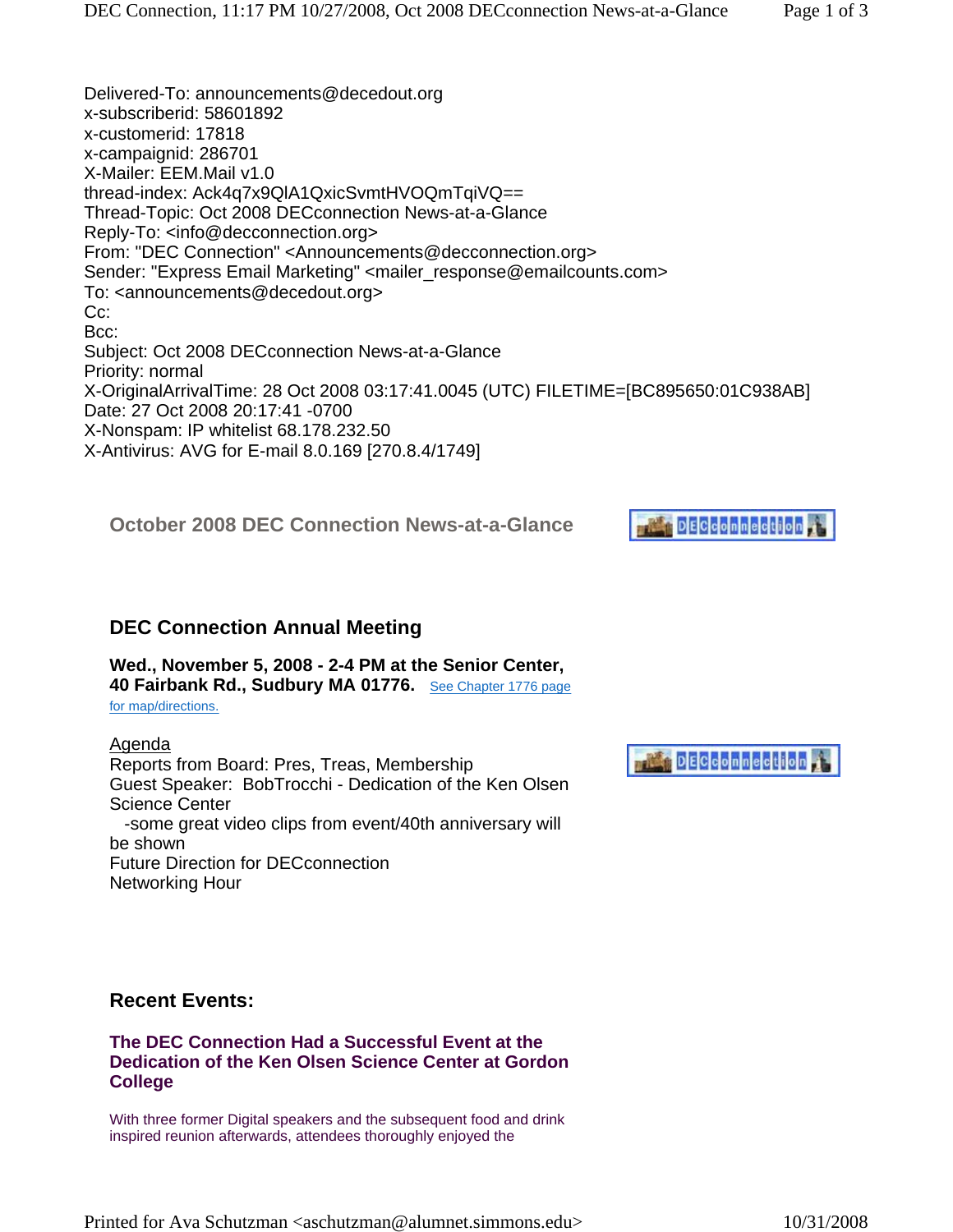festivities. A summary of the speeches by Win Hindle, Rod Sutherland, and Debra Amidon, and some pictures, are in process of being prepared and posted to the web site (click on link). Additional photos have been posted by Alessandro Peruzzetto and Gianfranco Landi, who travelled from Italy for this special occasion, on their DECitaly website at: http://www.decitaly.org/dec% 20web/eventi/ken\_olsen\_science\_center/index.htm

Our thanks go out to those of you who sent the details to your local newspapers to publicize this event.

**Gordon College is still preparing their Digital Loggia of Technology Kiosk** - seeking stories of your Ken Olsen and Digital experiences - it's not too late to submit your notes -Just upload a word or text doc and if you like photo(s) using the link on this page please do participate! **http://www.decconnection.org/gordon-kiosk.htm**

#### **The New Hampshire Chapter held a Spirited Financial Seminar**

...on Thurs. evening, Oct. 16th, featuring Nancy Kilty and Mary Murphy, two of our members, and Roberta Taylor, a retirement/life-coach, speaking on areas of interest to us within the topic of "Creating a Secure and Satisfying Retirement." The talks were extremely wellreceived and a short summary will be posted on the NH Chapter page of our website. We then enjoyed our regular networking hour after the talks.

# **Membership Updates**

Welcome to our newest members: Beryl Sachs, Linda Bentley, Linda Ginac, Dianne Knipe, Deb Williams, Vickie Prescott, Richard Morrison, Lee Newcomb, Susan Sparks, John Juliano, Richard Franco, Frank Brown, John V Ellington (renewal), Janice (Fahle) Kendall, Allan Kent, Malcolm Krongelb, Laurie Margolies, Elianne Markoff, Susan Nelson, Alessandro Peruzzetto, Rolf Seichter, Glen Macko, Tom McIntyre, Serge Paulemile, Ernie Bauer, Concetta Harris, Jeff Bergart, Stephen Trudel, James Higgins, Bob Hughes, Randall Messer, James Raffa, and David Hughes. Great to have you all aboard!

# **Membership Dues due in December**

It is time to renew your membership for 2009 (\$10/yr). You can do this online or by check made out to The DEC Connection, c/o C. Robert Moore, 28 Fernglade Rd., Burlington MA 01803.

During 2008, our membership grew to over 750. Don't let your membership lapse. Renew now!

# **Notices**

The Compaq Big Band (formerly DEC Big Band) will be playing on November 8, 7:30 PM at the Regattabar in Cambridge. Thanks to Marcia Russell for forwarding this link.